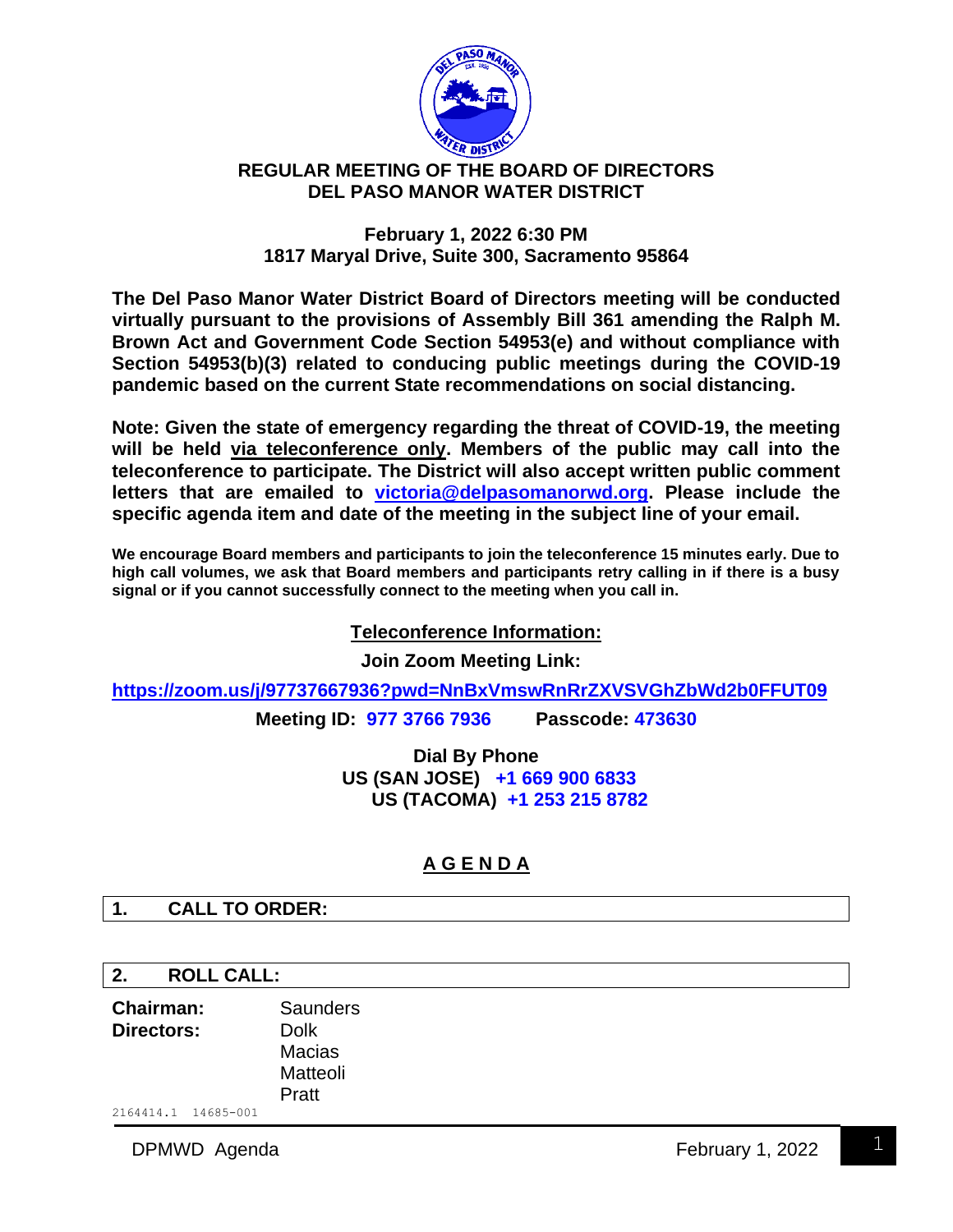#### **3. ADOPTION OF AGENDA:** Members may pull an item from the agenda.

- **4. PUBLIC COMMENTS:** The Board of Directors welcomes participation at these meetings. Matters under the jurisdiction of the Board that are not posted on the agenda may be addressed by the public, California law prohibits the Board from acting on any matter which is not on the posted agenda, unless the members determines that it is an emergency or other situation specified in Government Code Section 54954.2. Public comments are limited to five (5) minutes per individual. Please make your comments directly to the DPMWD Chair. Comments will be accepted via teleconference and in writing.
- **5. CONSENT CALENDAR:** All items under Consent Calendar will be considered together by one action of the Board, any Member or members of the public may request that an item be removed and considered separately.
- **Item 5.A: A Resolution of the Board of Directors of the Del Paso Manor Water District and on behalf of Commissions and Committees created by the Board of Directors pursuant to Government Code section 54952(b) authorizing the Board's continued use of teleconference meetings in compliance with Assembly Bill 361 to continue to allow members of the public to safely participate in local government meetings.**

**Recommendation:** Adopt Resolution pursuant to GC Section 54952(b) and Assembly Bill 361.

Attch: Resolution 22-0201-1

### **Item 5.B: Approval of Warrants and Payroll**

**Recommendation:** Approval of Warrants and Payroll.

Attch: January 2022 Approved/Paid Warrants February 2022 Warrants for Approval

#### **6. PUBLIC HEARING:**

2164414.1 14685-001

DPMWD Agenda **February 1, 2022**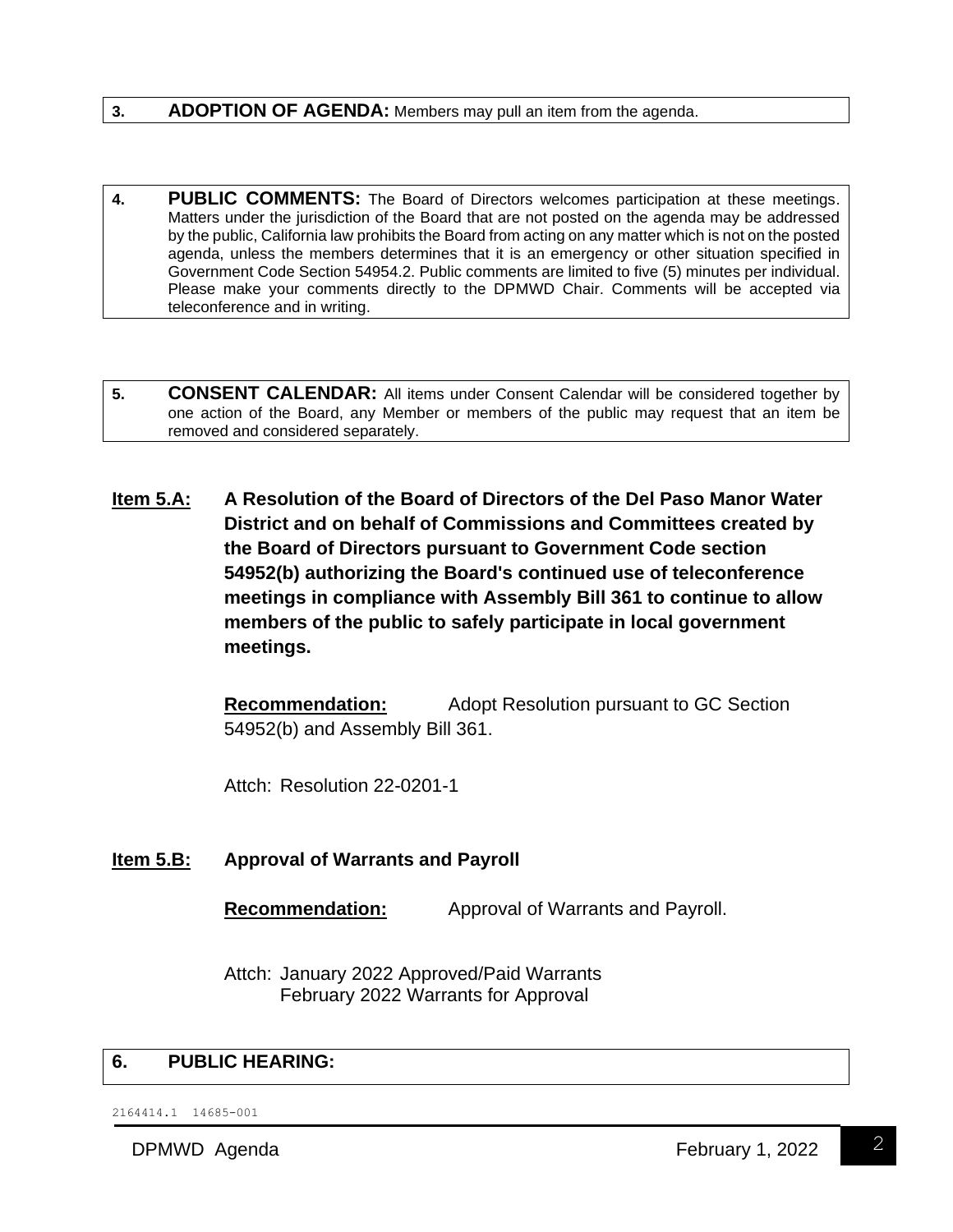### **7. OLD BUSINESS:**

#### **8. NEW BUSINESS:**

#### **Item 8.A: Review and Approve Final Responses to November 5, 2021 Grand Jury Report and Direct Staff to Produce to Grand Jury**

**Recommendation:** Staff recommends approval of the final Responses to the November 5, 2021 Grand Jury Report.

Attch: Resolution No. 2022-0201-2 Approving the Responses to the Grand Jury Report and Directing Staff to Provide Copies to the Grand Jury Cover letter/introduction, Responses to Recommendations, Responses to Findings (including Exhibits)

**9. DIRECTORS COMMENTS:** Verbal information, non-action comments.

#### **10. GENERAL MANAGERS COMMENTS:** Verbal report

#### **11. ADJOURNMENT:** Next Regular Board of Directors meeting is scheduled for March 1, 2022

I, Victoria Hoppe, Board Clerk of the Del Paso Manor Water District, do hereby declare under penalty of perjury that the foregoing agenda for the Regular meeting of the Board of Directors has been posted at the administrative office, and District website of the District and at least 24 hours prior to the meeting date.

Date Posted: January 28, 20222 Time posted: 4:00 p.m.

Signature: Clerk of the Board of Directors Del Paso Manor Water District

2164414.1 14685-001

DPMWD Agenda **February 1, 2022**